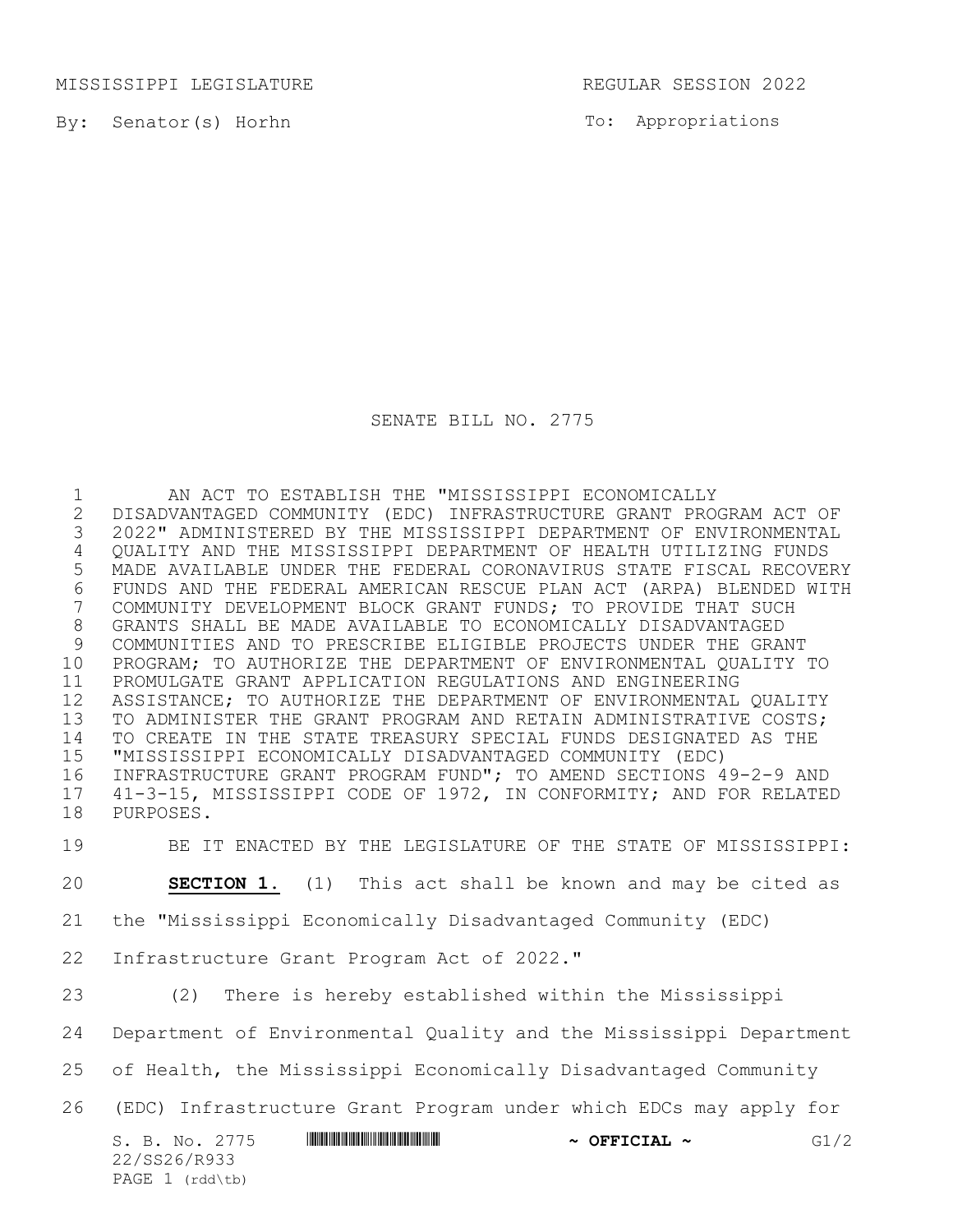reimbursable grants to make necessary investments in public health, economic harm and disproportionate impact infrastructure to be funded by the Legislature utilizing Coronavirus State Fiscal Recovery Funds made available under the federal American Rescue Plan Act (ARPA) blended with Community Development Black Grant Funds. There shall be no local matching fund requirements under this EDC Infrastructure Grant Program.

 (3) For purposes of this act, unless the context requires otherwise, the following terms shall have the meanings ascribed herein:

 (a) "EDC Grant Program" shall mean the Mississippi Economically Disadvantaged Community (EDC) Infrastructure Grant Program.

 (b) "EDC" or "Economically Disadvantaged Community" shall mean a census tract with a median household income less than eighty percent (80%) of the area median income (AMI).

 (c) "ARPA" shall mean the federal American Rescue Plan Act of 2021, Public Law 117-2, which amends Title VI of the Social Security Act.

 (d) "Community Development Block Grants (CDBG)" shall mean federally funded Community Development Block Grants (CDBG) entitlement jurisdictions defined under federal law.

 (e) "State Recovery Funds" shall mean Coronavirus State Fiscal Recovery Funds awarded through Section 602 of Title VI of the Social Security Act amended by Section 9901 of the federal

S. B. No. 2775 \*SS26/R933\* **~ OFFICIAL ~** 22/SS26/R933 PAGE 2 (rdd\tb)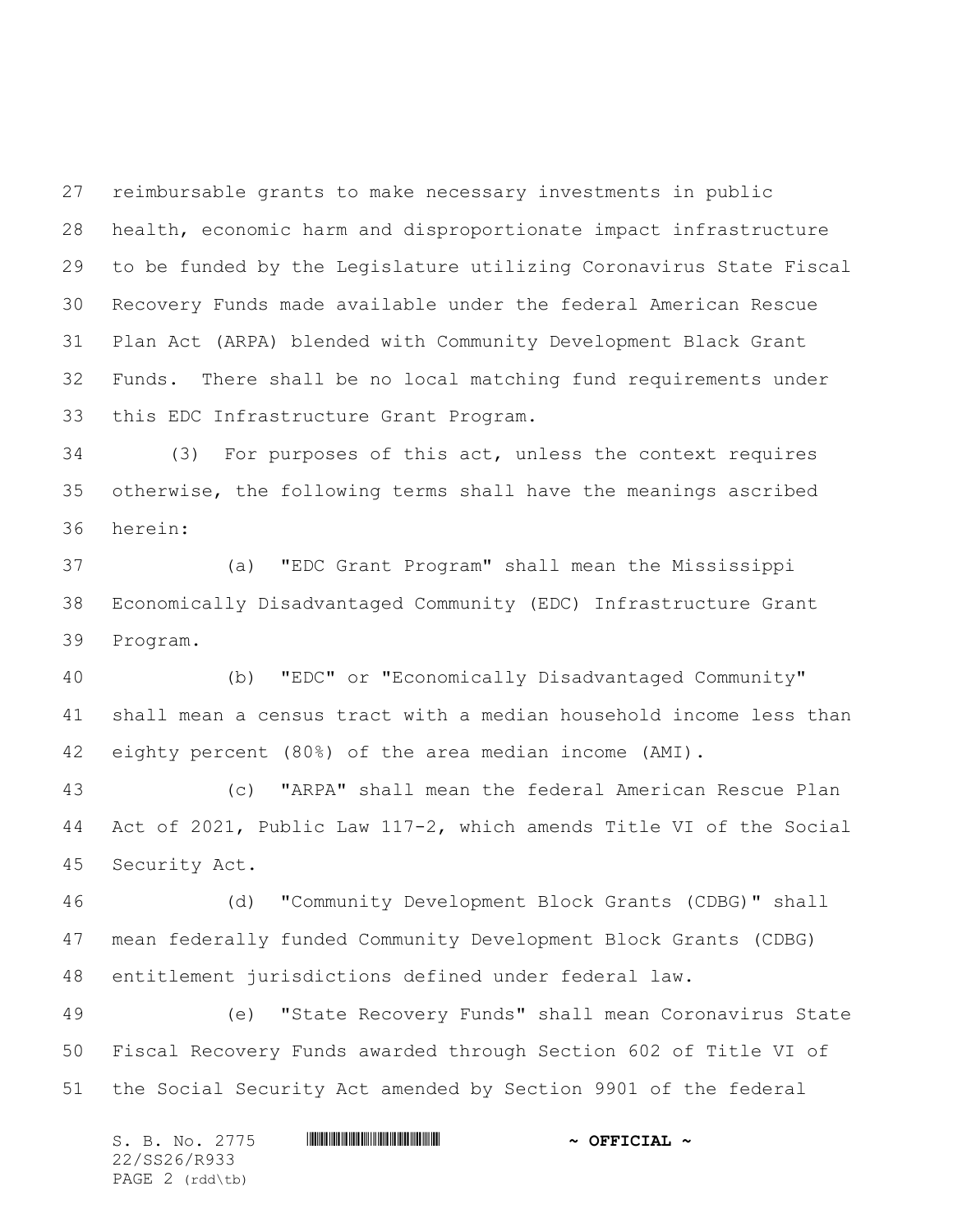American Rescue Plan Act of 2021, Public Law 117-2 and Community Development Block Grant (CDBG) Funds.

 (f) "Local Recovery Funds" shall mean Coronavirus Local Fiscal Recovery Funds awarded through Section 603 of Title VI of the Social Security Act amended by Section 9901 of the federal American Rescue Plan Act of 2021, Public Law 117-2.

 (g) "Department" shall mean the Department of Environmental Quality.

 (5) On or before July 1, 2022, the Mississippi Commission on Environmental Quality acting through the Mississippi Department of Environmental Quality shall promulgate rules and regulations necessary to administer the EDC Grant Program prescribed under this act, including application procedures, deadlines and matching requirements. The Mississippi State Board of Health acting through the Mississippi Department of Health and the Mississippi Development Authority are authorized and directed to advise the Mississippi Department of Environmental Quality regarding all such rules and regulations.

 (6) Funding under the EDC Grant Program shall be allocated to projects as either "design projects" or "construction projects" to be certified by the Mississippi Department of Environmental Quality as eligible for federal funding and shall include, but not be limited to, the following:

 (a) Investments in water, sewer and broadband infrastructure;

S. B. No. 2775 \*SS26/R933\* **~ OFFICIAL ~** 22/SS26/R933 PAGE 3 (rdd\tb)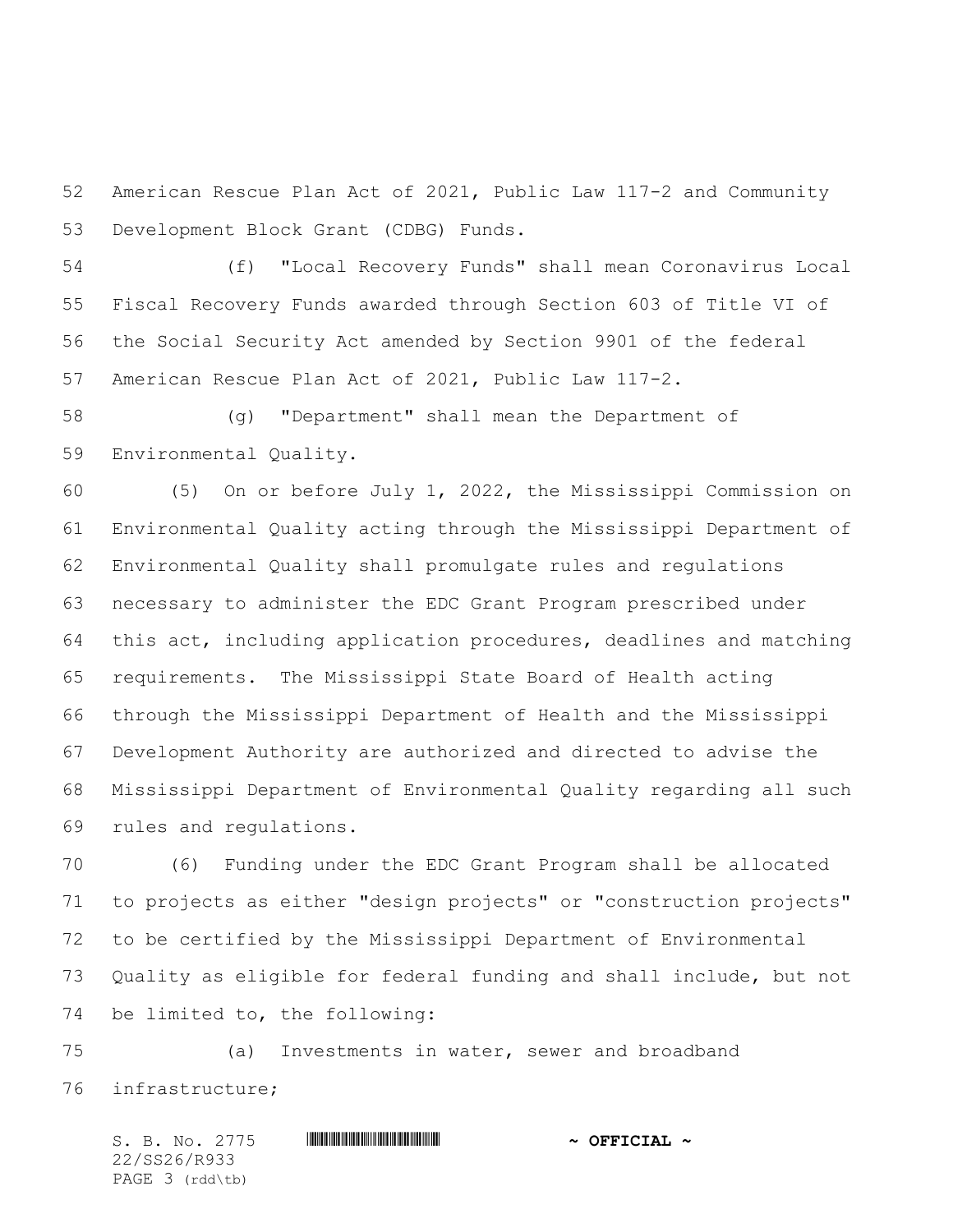(b) COVID-19 expenditures or negative economic impacts of COVID-19, including assistance to small businesses, households and hard-hit industries, and economic recovery;

 (c) Revenue replacement for the provision of government services to the extent of the reduction in revenue due to the COVID-19 public health emergency, relative to revenues collected 83 in the most recent fiscal year prior to the emergency;

84 (d) Premium pay for essential workers; 85 (e) Improving public health in the EDC; 86 (f) Assistance to households in the EDC; 87 (g) Assistance to small businesses in the EDC; 88 (h) Assistance to nonprofits in the EDC; 89 (i) Aid to impacted industries in the EDC; (j) Improving public sector capacity in the EDC; (k) Funds allocated to EDCs cannot be used to directly or indirectly offset tax reductions or delay a tax or tax increase; and

 (l) Funds allocated to EDCs cannot be deposited into any pension fund.

 (7) The local municipal governing authority of the EDC may submit an application for grant funds under this act. Applicants shall certify that each project submitted is a necessary investment in infrastructure as defined in ARPA; and its implementing guidelines, guidance, rules, regulations and/or other criteria, as may be amended or supplemented from time to time, by

S. B. No. 2775 \*SS26/R933\* **~ OFFICIAL ~** 22/SS26/R933 PAGE 4 (rdd\tb)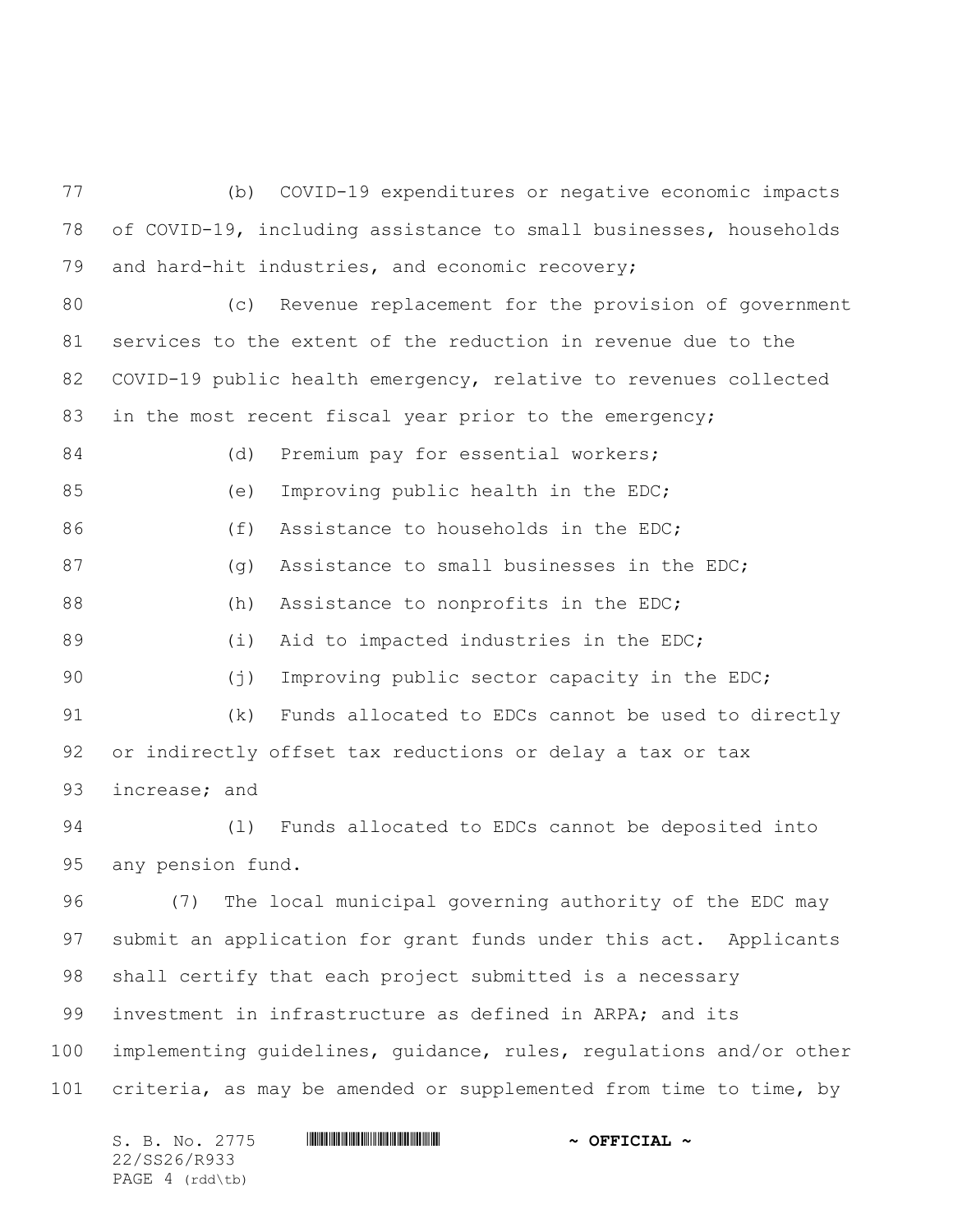the United States Department of the Treasury; and all applicable guidance issued by the department. Subsequent submissions will be due by the dates established by the department.

 (8) Applications shall be reviewed and scored as they are received. The Mississippi Department of Environmental Quality shall certify that each project submitted is a necessary investment in infrastructure as defined in the American Rescue Plan Act and all applicable guidance issued by the department. The Department of Environmental Quality shall review the lists of recommended infrastructure projects and issue its list of recommended projects to the Mississippi Department of Health and/or the Mississippi Development Authority for its advice. Grant agreements shall be executed between the recipient and the Mississippi Department of Environmental Quality. All final awards will be determined at the discretion of the executive director of the department. Funds shall be made available to a grantee upon the execution of a grant agreement between the department and the approved applicant. Each application shall include the following at a minimum: applicant contact information; project description 121 and type of project; project map; estimate of population served by the projects; disadvantaged community criteria (population, median household income, unemployment, current water/sewer rates); estimated project cost; list of available match funds and documentation of commitment; estimated project schedule and 126 readiness to proceed; engineering services agreement; engineering

22/SS26/R933 PAGE 5 (rdd\tb)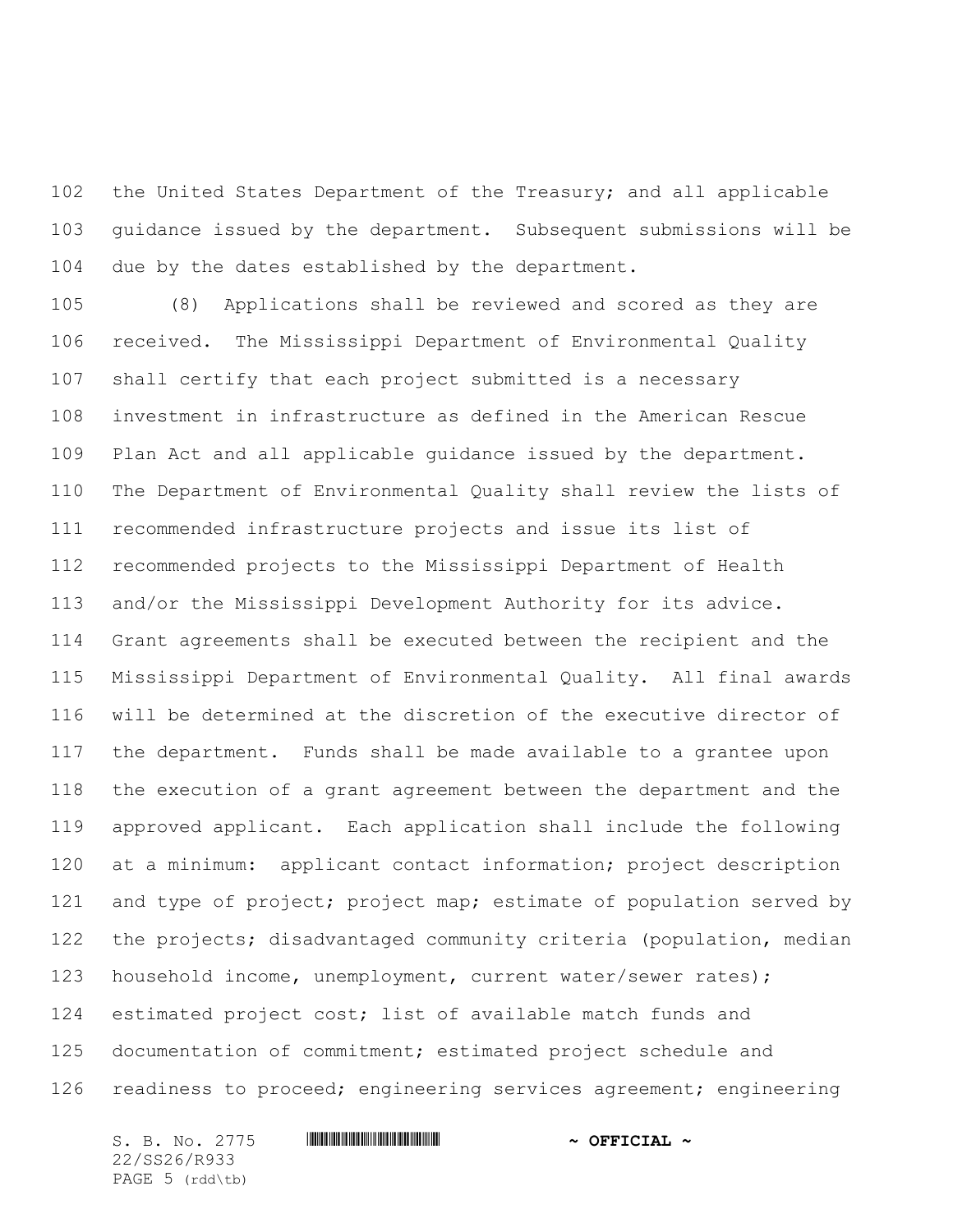127 reports; and information about status of obtaining any required permits. The Mississippi Department of Environmental Quality is authorized to present additional rounds of grant proposals for application consideration as needed.

 (9) Grant requirements shall be used prospectively and the grant is not available to cover the costs of debt incurred prior to the enactment of this program. The applicant shall agree to obtain all necessary state and federal permits, follow all state biding and contracting laws and fiscally sound practices in the administration of the funds.

 (10) The review process shall include a specific emphasis on the "readiness to proceed." Projects that already have approved engineering/design, plans and permits and can begin construction within six (6) months shall receive a greater score on the application. Projects that are included on the municipal or county engineer's approved list and provide applicable supporting documentation will receive additional consideration awarded to the application.

 (11) The grant program will include a specific emphasis on addressing the needs of an economically disadvantaged community, including providing safe, reliable drinking water in areas that lack infrastructure, providing sewage treatment capacity in unsewered areas and promoting regional development of infrastructure to serve multiple communities.

22/SS26/R933 PAGE 6 (rdd\tb)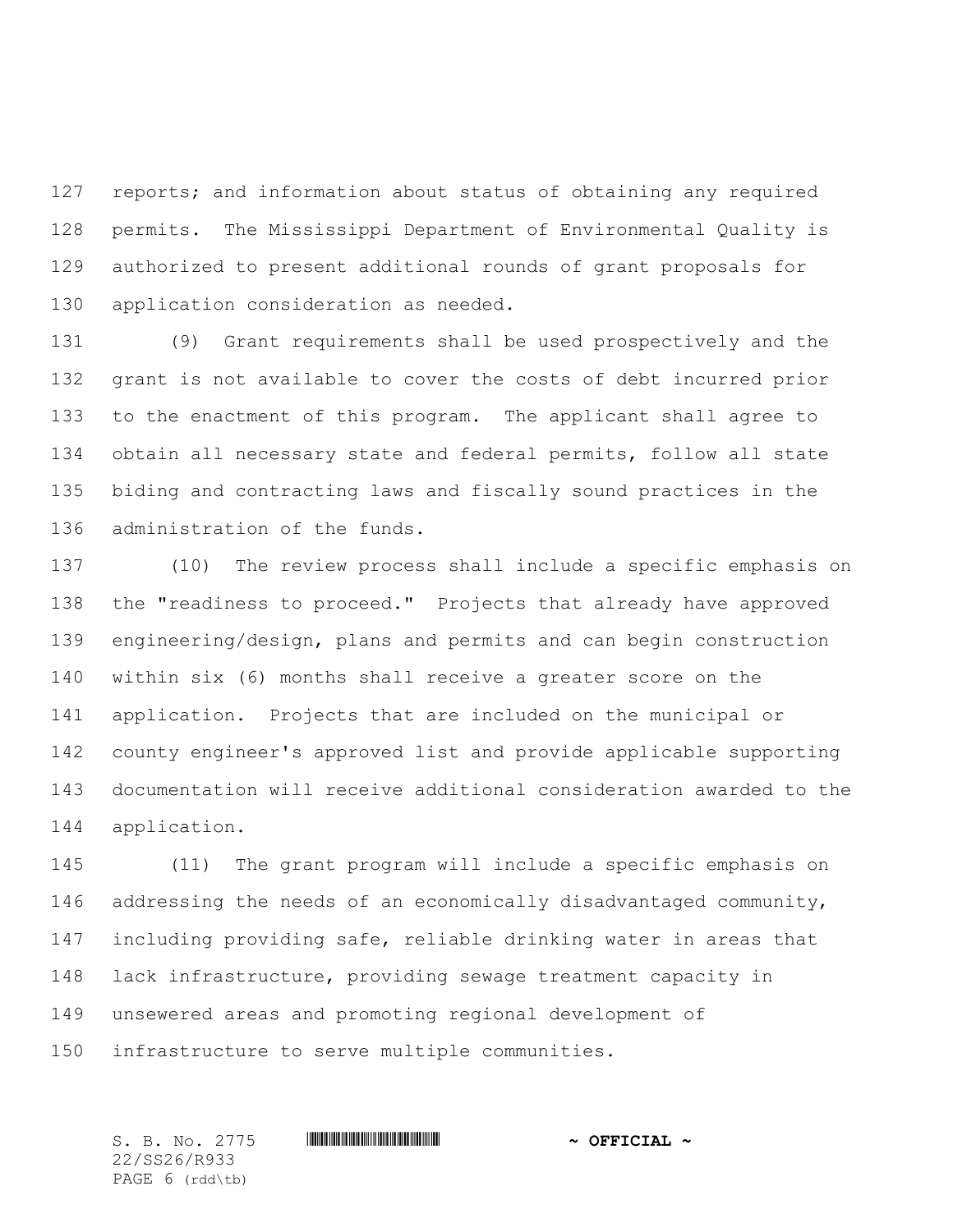(12) There is hereby created in the State Treasury a special fund to be known as the "Mississippi Economically Disadvantaged Community (EDC) Infrastructure Grant Program Fund," which shall consist of funds appropriated by the Legislature from federal American Rescue Plan (ARPA) monies or other available federal grant funds for the purposes of awarding grants under this act. The balance of the EDC Fund shall not exceed Fifty Million Dollars (\$50,000,000.00). Unexpended amounts remaining in the fund at the end of the fiscal year shall not lapse into the State General Fund, and any interest earned on amounts in the fund shall remain in the fund. The expenditure of monies in the Mississippi Economically Disadvantaged Community (EDC) Infrastructure Grant Program Fund shall be under the direction of the Mississippi Department of Environmental Quality and such funds shall be paid by the State Treasurers upon warrants issued by the Department of Finance and Administration.

 (13) The department shall submit to the Lieutenant Governor, Speaker of the House, House and Senate Appropriations Chairmen and the Legislative Budget Office quarterly reports and annual reports that are due by the dates established in the Compliance and Reporting Guidance by the United States Department of Treasury. 172 The reports shall contain the applications received, the score of the applications, the amount of grant funds awarded to each 174 applicant, the amount of grant funds expended by each applicant, and status of each applicant's project.

S. B. No. 2775 \*SS26/R933\* **~ OFFICIAL ~** 22/SS26/R933 PAGE 7 (rdd\tb)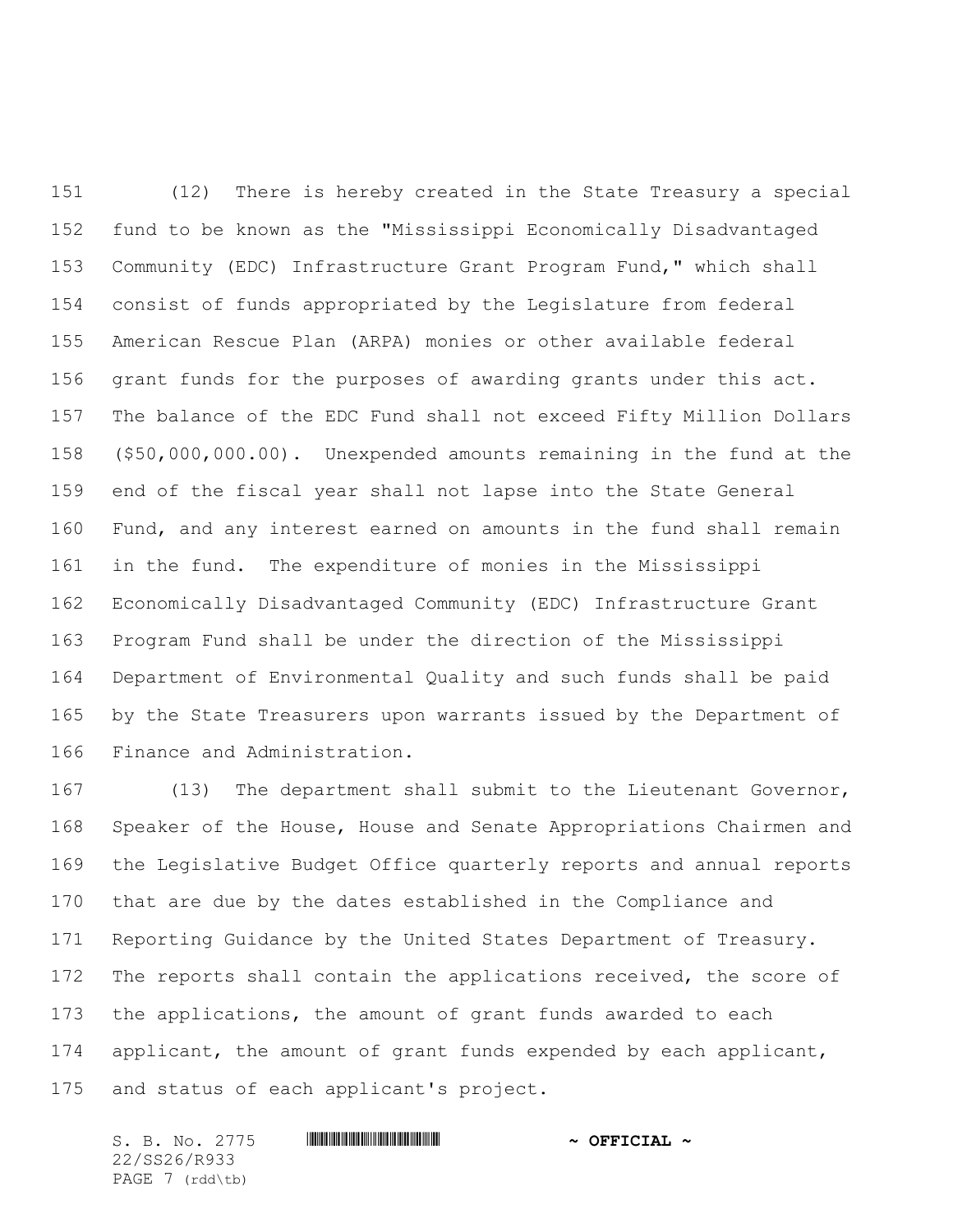(14) Grant funds shall be available under this act through December 31, 2026. Each grant recipient shall certify for any project that a grant is awarded that in the event the project is not completed by December 31, 2026, and the United States Congress does not enact an extension of the deadline on the availability of ARPA Funds, then the grant recipient will complete the project through any other funds available.

 (15) The Mississippi commission on Environmental Quality may retain an amount not to exceed two percent (2%) of the annual grant awards to defray administrative costs.

 **SECTION 2.** Section 49-2-9, Mississippi Code of 1972, is amended as follows:

 49-2-9. (1) Effective July 1, 1979, the commission shall have the following powers and duties:

 (a) To formulate the policy of the department regarding natural resources within the jurisdiction of the department;

 (b) To adopt, modify, repeal, and promulgate, after due notice and hearing, and where not otherwise prohibited by federal or state law, to make exceptions to and grant exemptions and variances from, and to enforce rules and regulations implementing or effectuating the powers and duties of the commission under any and all statutes within the commission's jurisdiction, and as the commission may deem necessary to prevent, control and abate existing or potential pollution;

22/SS26/R933 PAGE 8 (rdd\tb)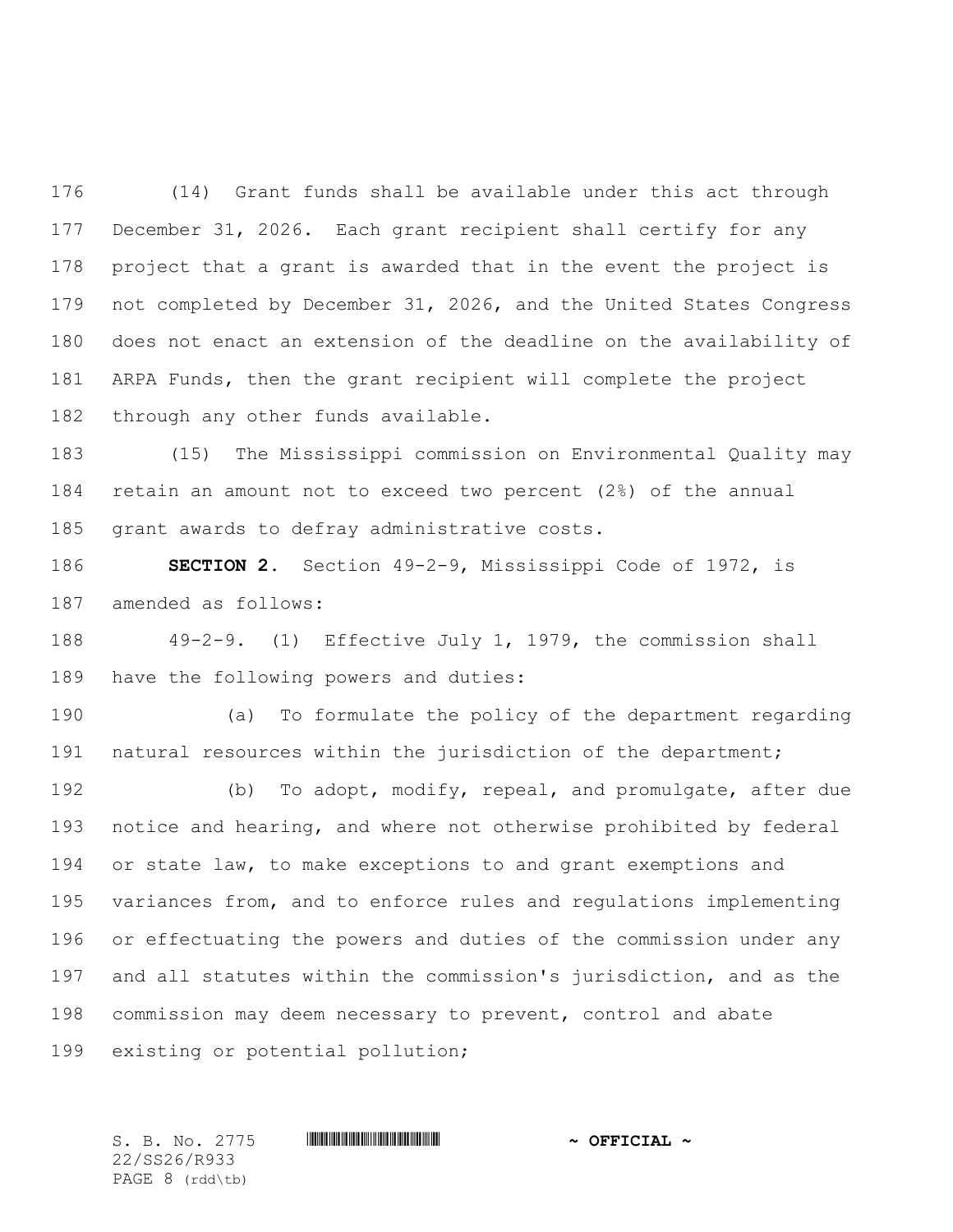(c) To apply for, receive and expend any federal or state funds or contributions, gifts, devises, bequests or funds from any other source;

 (d) To commission or conduct studies designed to determine alternative methods of managing or using the natural resources of this state, in a manner to **\* \* \*** ensure efficiency and maximum productivity;

 (e) To enter into, and to authorize the executive director to execute with the approval of the commission, contracts, grants and cooperative agreements with any federal or state agency or subdivision thereof, or any public or private institution located inside or outside the State of Mississippi, or any person, corporation or association in connection with carrying 213 out the provisions of this chapter; but this authority under this chapter and under any and all statutes within the commission's jurisdiction, except those statutes relating to the Bureau of Recreation and Parks, shall not include contracts, grants or cooperative agreements which do not develop data or information usable by the commission, or which provide goods, services or facilities to the commission or any of its bureaus, and shall exclude any monies for special interest groups for purposes of lobbying or otherwise promoting their special interests; and

 (f) To discharge such other duties, responsibilities and powers as are necessary to implement the provisions of this chapter.

S. B. No. 2775 \*SS26/R933\* **~ OFFICIAL ~** 22/SS26/R933 PAGE 9 (rdd\tb)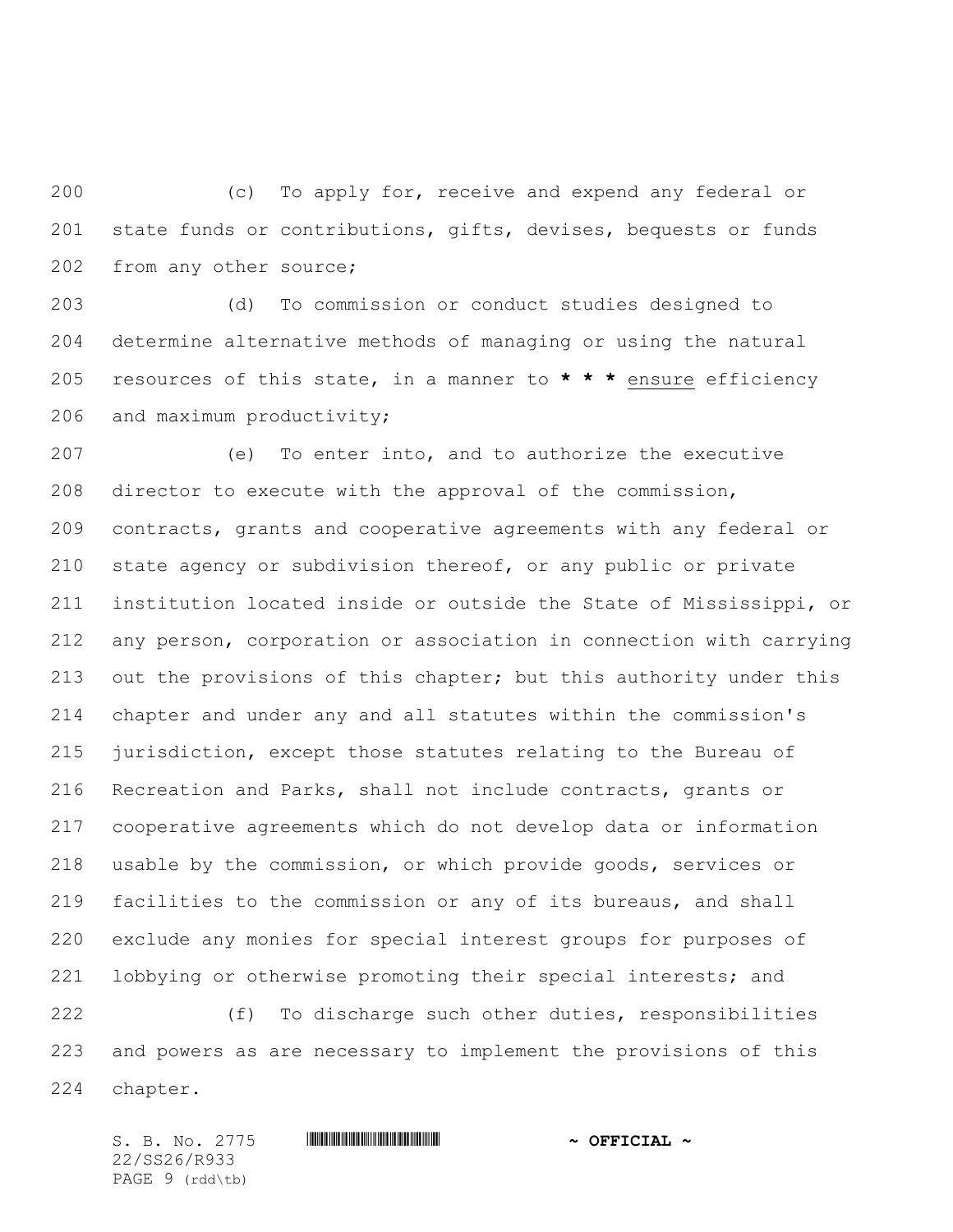(2) The Mississippi Department of Environmental Quality, Office of Geology and Energy Resources shall be responsible for program management, procurement, development and maintenance of the Mississippi Digital Earth Model, which should include the following seven (7) core data layers of a digital land base computer model of the State of Mississippi:

- 
- (a) Geodetic control;

(b) Elevation and bathymetry;

- (c) Orthoimagery;
- (d) Hydrography;
- (e) Transportation;
- (f) Government boundaries; and

237 (g) Cadastral. With respect to the cadastral layer, the authority and responsibility of the Mississippi Department of Environmental Quality, Office of Geology and Energy Resources shall be limited to compiling information submitted by counties.

 For all seven (7) framework layers, the Mississippi Department of Environmental Quality, Office of Geology and Energy Resources shall be the integrator of data from all sources and the guarantor of data completeness and consistency and shall administer the council's policies and standards for the procurement of remote sensing and geographic information system data by state and local governmental entities.

 (3) The Mississippi Department of Environmental Quality shall have as additional responsibilities, the administration of

| S. B. No. 2775     | $\sim$ OFFICIAL $\sim$ |
|--------------------|------------------------|
| 22/SS26/R933       |                        |
| PAGE $10$ (rdd\tb) |                        |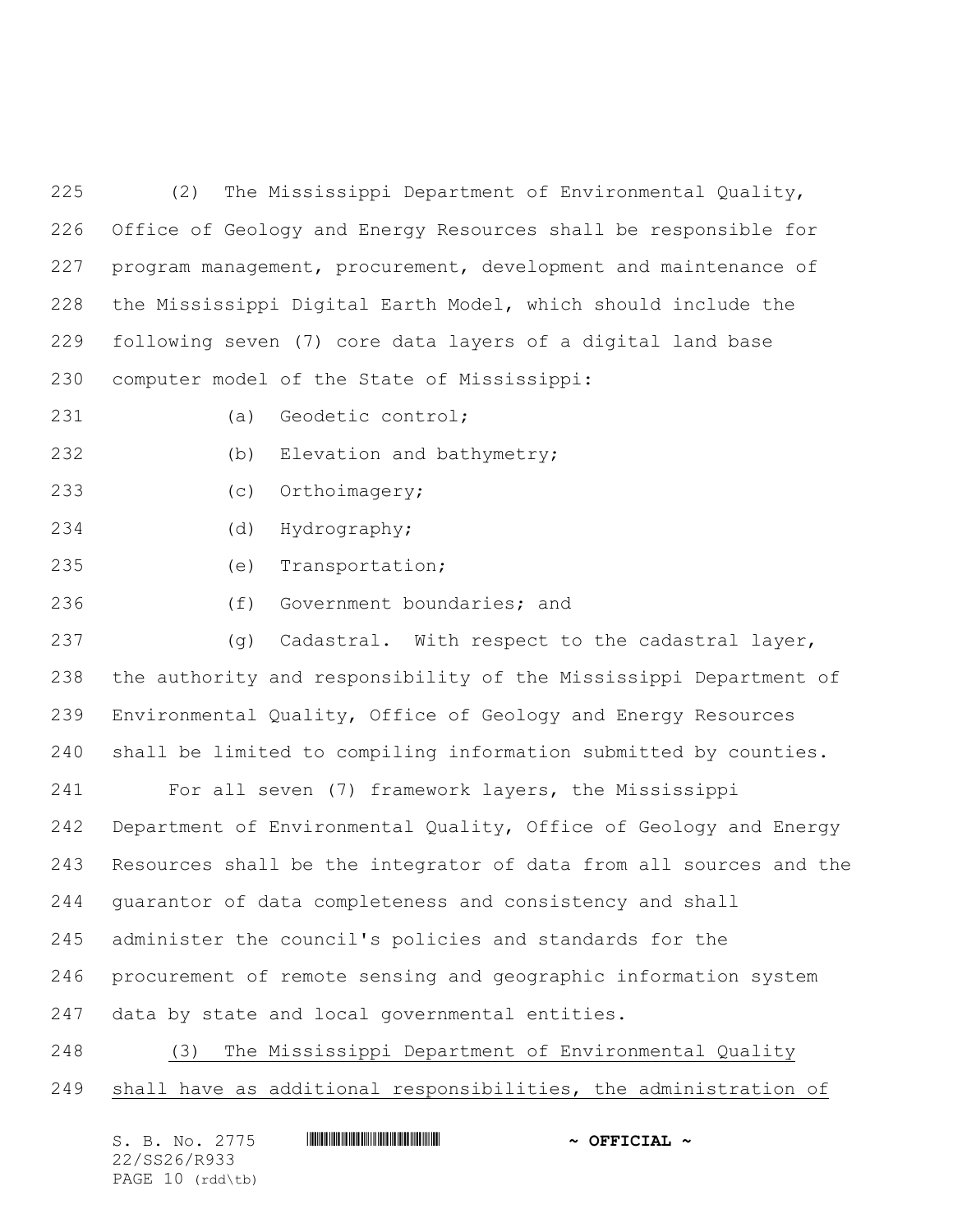the Mississippi Economically Disadvantaged Community (EDC) Infrastructure Grant Program Act of 2022 and shall promulgate necessary rules and regulations relating to the application of eligible municipal and county and rural water associations for grant funds and the awarding of such grants. **SECTION 3.** Section 41-3-15, Mississippi Code of 1972, is amended as follows: 41-3-15. (1) (a) There shall be a State Department of Health. (b) The State Board of Health shall have the following powers and duties: (i) To formulate the policy of the State Department of Health regarding public health matters within the 263 jurisdiction of the department; (ii) To adopt, modify, repeal and promulgate, after due notice and hearing, and enforce rules and regulations implementing or effectuating the powers and duties of the department under any and all statutes within the department's jurisdiction, and as the board may deem necessary; (iii) To apply for, receive, accept and expend any 270 federal or state funds or contributions, gifts, trusts, devises, bequests, grants, endowments or funds from any other source or 272 transfers of property of any kind; (iv) To enter into, and to authorize the executive 274 officer to execute contracts, grants and cooperative agreements

S. B. No. 2775 \*SS26/R933\* **~ OFFICIAL ~** 22/SS26/R933 PAGE 11 (rdd\tb)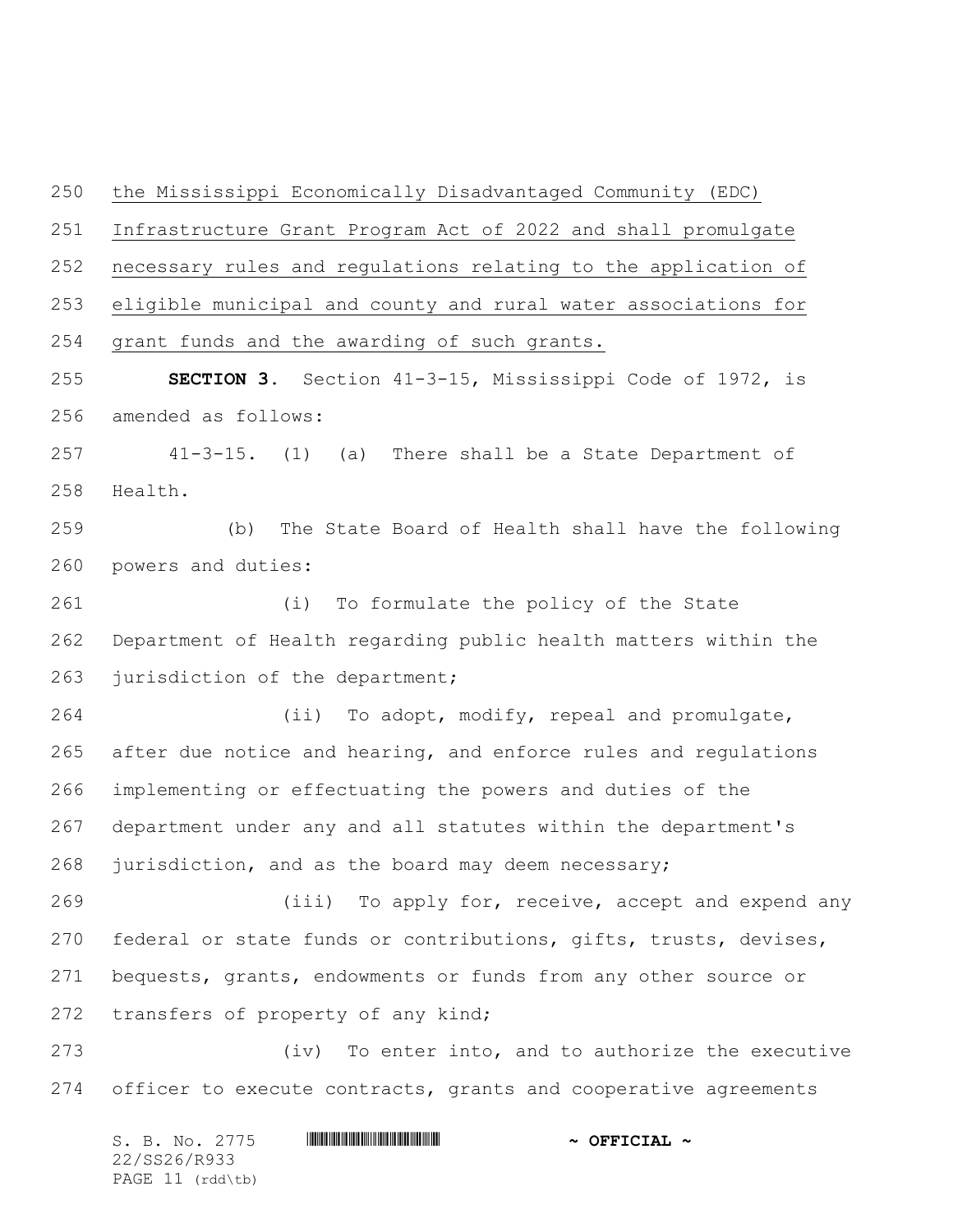275 with any federal or state agency or subdivision thereof, or any public or private institution located inside or outside the State of Mississippi, or any person, corporation or association in connection with carrying out the provisions of this chapter, if it finds those actions to be in the public interest and the contracts or agreements do not have a financial cost that exceeds the amounts appropriated for those purposes by the Legislature;

 (v) To appoint, upon recommendation of the Executive Officer of the State Department of Health, a Director of Internal Audit who shall be either a Certified Public Accountant or Certified Internal Auditor, and whose employment shall be continued at the discretion of the board, and who shall report directly to the board, or its designee; and

 (vi) To discharge such other duties, responsibilities and powers as are necessary to implement the provisions of this chapter.

 (c) The Executive Officer of the State Department of Health shall have the following powers and duties:

 (i) To administer the policies of the State Board 294 of Health within the authority granted by the board;

 (ii) To supervise and direct all administrative and technical activities of the department, except that the department's internal auditor shall be subject to the sole supervision and direction of the board;

22/SS26/R933 PAGE 12 (rdd\tb)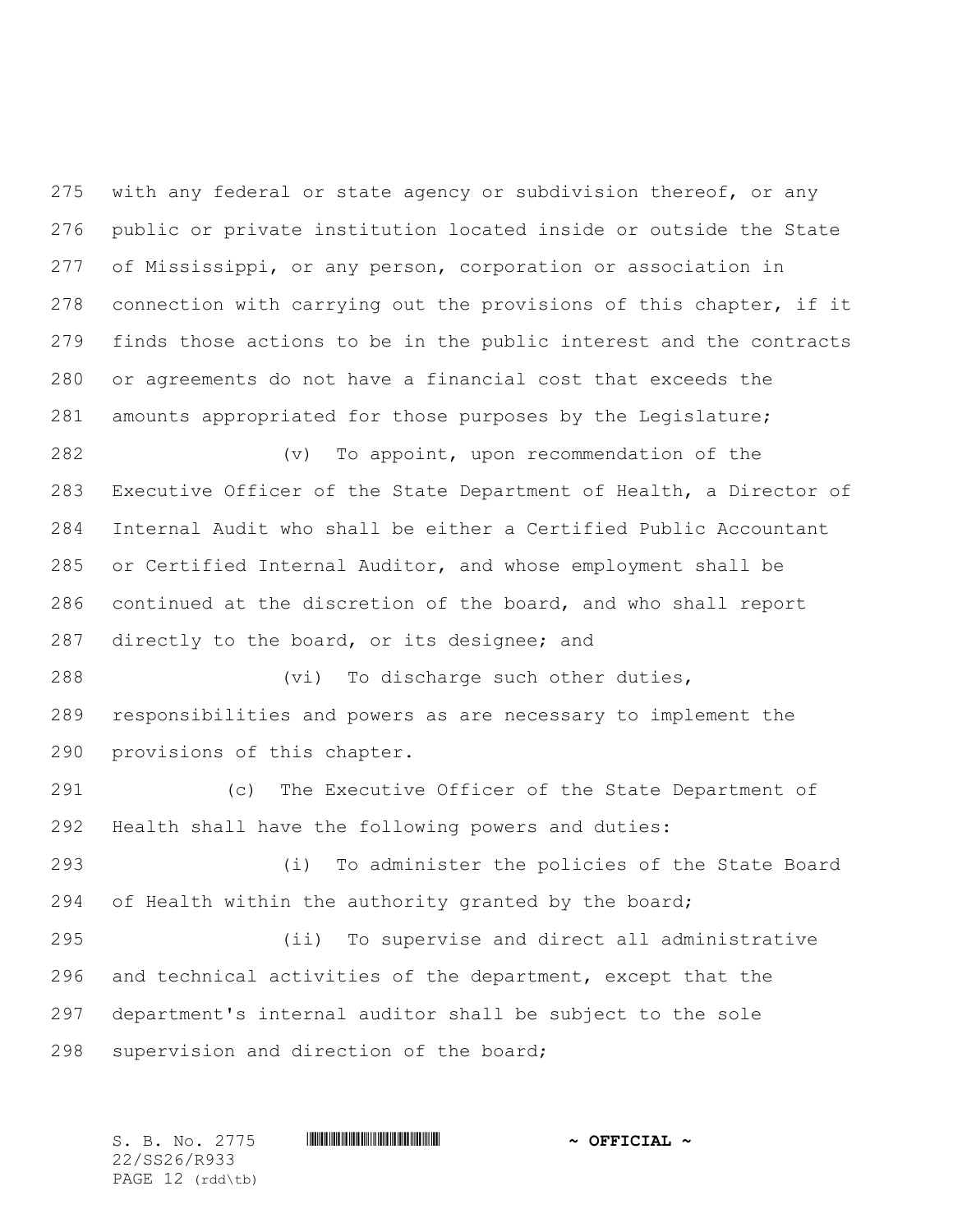(iii) To organize the administrative units of the department in accordance with the plan adopted by the board and, with board approval, alter the organizational plan and reassign responsibilities as he or she may deem necessary to carry out the policies of the board;

 (iv) To coordinate the activities of the various offices of the department;

 (v) To employ, subject to regulations of the State Personnel Board, qualified professional personnel in the subject matter or fields of each office, and such other technical and clerical staff as may be required for the operation of the department. The executive officer shall be the appointing authority for the department, and shall have the power to delegate the authority to appoint or dismiss employees to appropriate subordinates, subject to the rules and regulations of the State Personnel Board;

 (vi) To recommend to the board such studies and investigations as he or she may deem appropriate, and to carry out the approved recommendations in conjunction with the various offices;

 (vii) To prepare and deliver to the Legislature 320 and the Governor on or before January 1 of each year, and at such other times as may be required by the Legislature or Governor, a 322 full report of the work of the department and the offices thereof,

S. B. No. 2775 \*SS26/R933\* **~ OFFICIAL ~** 22/SS26/R933 PAGE 13 (rdd\tb)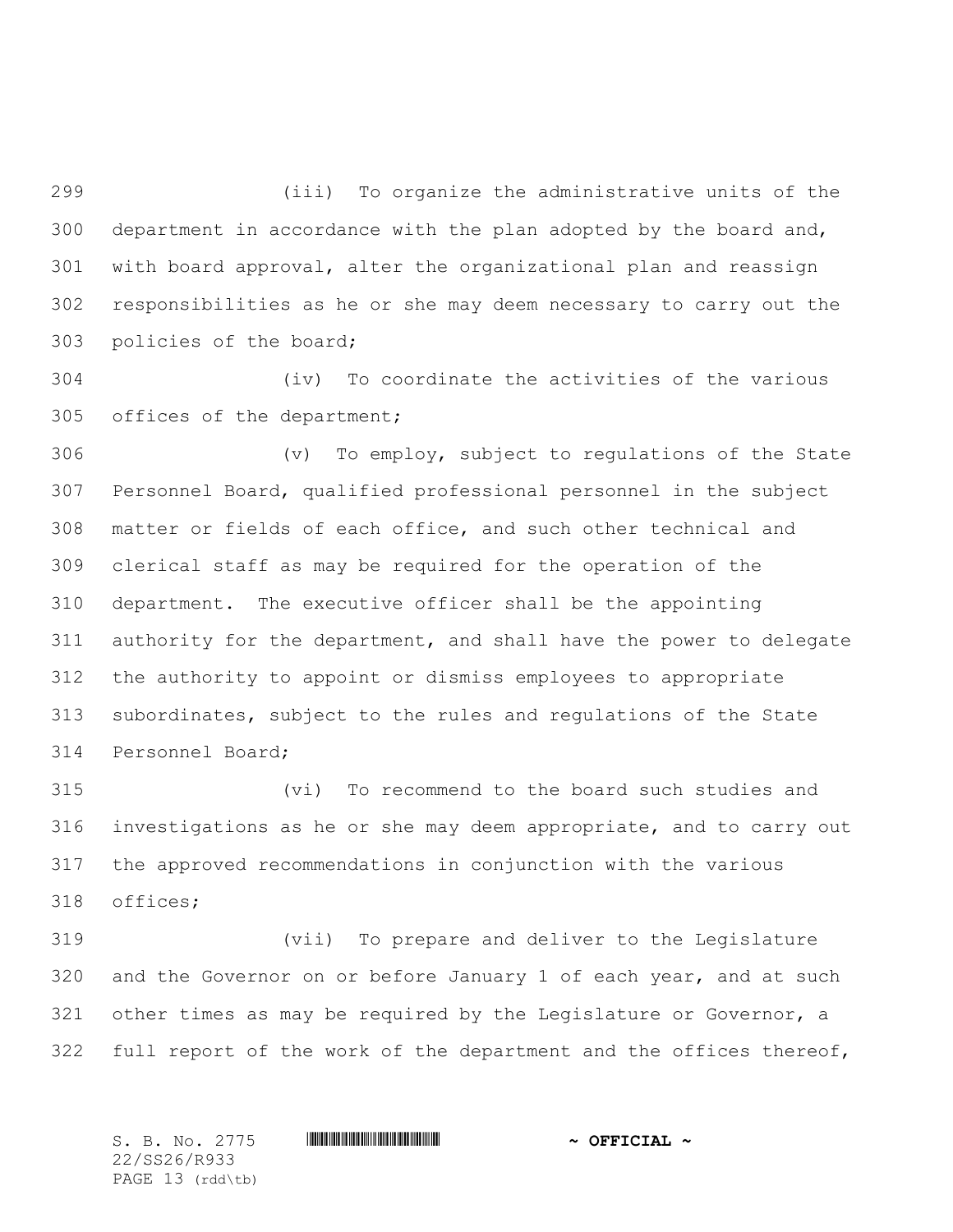including a detailed statement of expenditures of the department and any recommendations the board may have;

 (viii) To prepare and deliver to the Chairmen of the Public Health and Welfare/Human Services Committees of the Senate and House on or before January 1 of each year, a plan for monitoring infant mortality in Mississippi and a full report of the work of the department on reducing Mississippi's infant mortality and morbidity rates and improving the status of maternal and infant health; and

 (ix) To enter into contracts, grants and cooperative agreements with any federal or state agency or subdivision thereof, or any public or private institution located inside or outside the State of Mississippi, or any person, corporation or association in connection with carrying out the provisions of this chapter, if he or she finds those actions to be in the public interest and the contracts or agreements do not have a financial cost that exceeds the amounts appropriated for those purposes by the Legislature. Each contract or agreement entered into by the executive officer shall be submitted to the board before its next meeting.

 (2) The State Board of Health shall have the authority to establish an Office of Rural Health within the department. The duties and responsibilities of this office shall include the following:

22/SS26/R933 PAGE 14 (rdd\tb)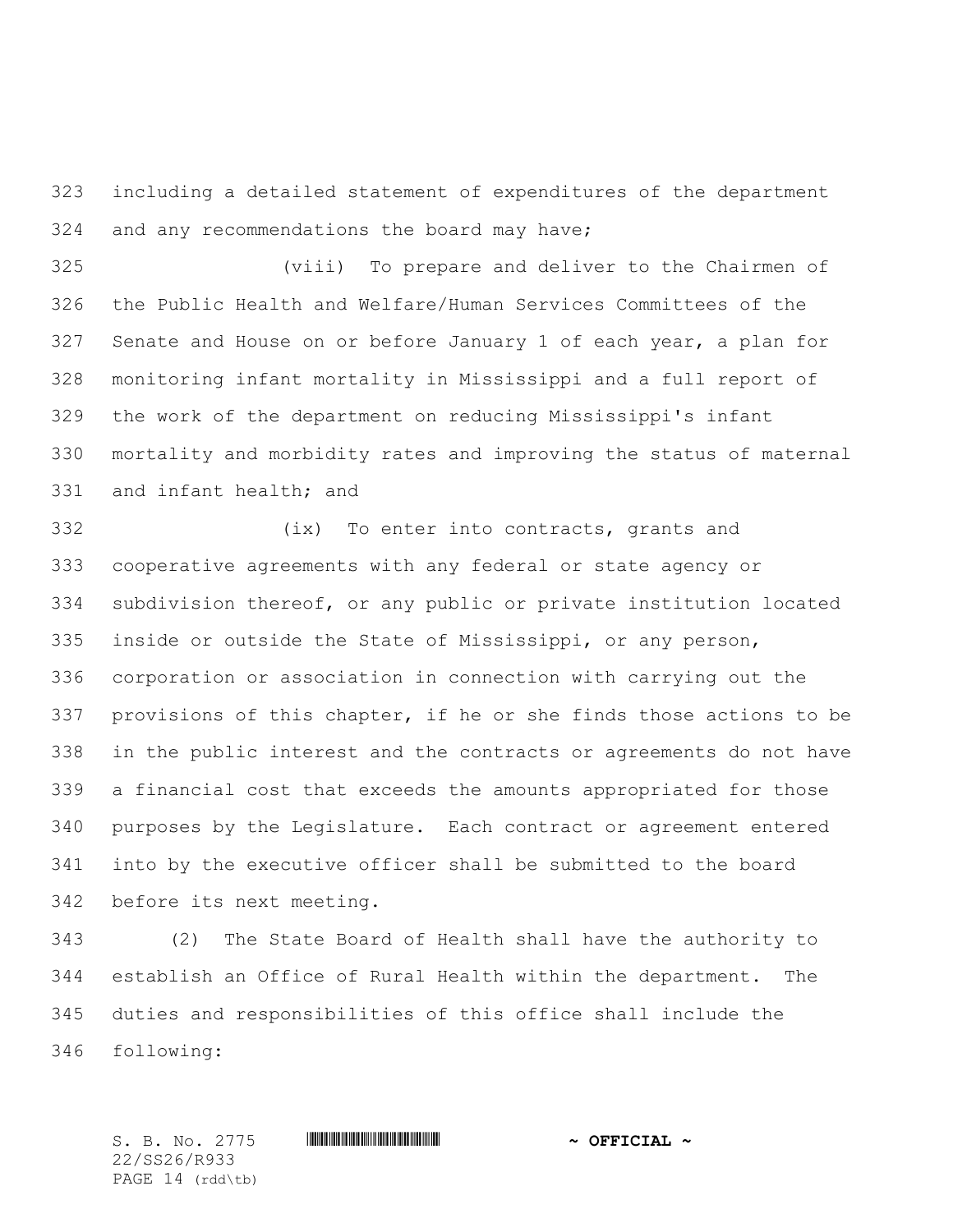(a) To collect and evaluate data on rural health conditions and needs;

 (b) To engage in policy analysis, policy development and economic impact studies with regard to rural health issues;

 (c) To develop and implement plans and provide technical assistance to enable community health systems to respond to various changes in their circumstances;

 (d) To plan and assist in professional recruitment and retention of medical professionals and assistants; and

 (e) To establish information clearinghouses to improve access to and sharing of rural health care information.

 (3) The State Board of Health shall have general supervision of the health interests of the people of the state and to exercise the rights, powers and duties of those acts which it is authorized by law to enforce.

(4) The State Board of Health shall have authority:

 (a) To make investigations and inquiries with respect to the causes of disease and death, and to investigate the effect of environment, including conditions of employment and other conditions that may affect health, and to make such other investigations as it may deem necessary for the preservation and improvement of health.

 (b) To make such sanitary investigations as it may, from time to time, deem necessary for the protection and

S. B. No. 2775 \*SS26/R933\* **~ OFFICIAL ~** 22/SS26/R933 PAGE 15 (rdd\tb)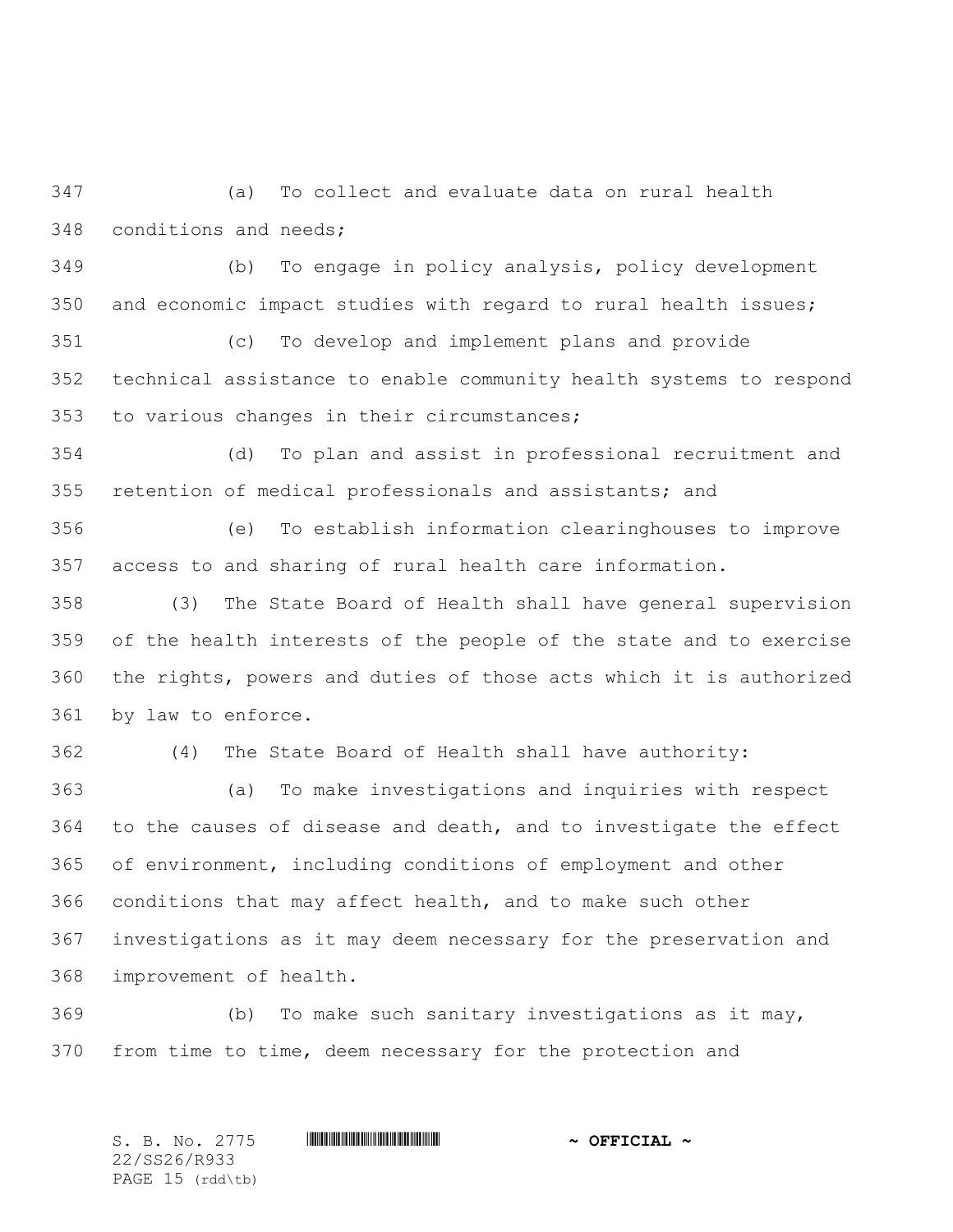improvement of health and to investigate nuisance questions that affect the security of life and health within the state.

 (c) To direct and control sanitary and quarantine measures for dealing with all diseases within the state possible to suppress same and prevent their spread.

 (d) To obtain, collect and preserve such information relative to mortality, morbidity, disease and health as may be useful in the discharge of its duties or may contribute to the prevention of disease or the promotion of health in this state.

 (e) To charge and collect reasonable fees for health services, including immunizations, inspections and related activities, and the board shall charge fees for those services; however, if it is determined that a person receiving services is unable to pay the total fee, the board shall collect any amount that the person is able to pay. Any increase in the fees charged by the board under this paragraph shall be in accordance with the provisions of Section 41-3-65.

 (f) (i) To establish standards for, issue permits and exercise control over, any cafes, restaurants, food or drink stands, sandwich manufacturing establishments, and all other establishments, other than churches, church-related and private schools, and other nonprofit or charitable organizations, where food or drink is regularly prepared, handled and served for pay; and

22/SS26/R933 PAGE 16 (rdd\tb)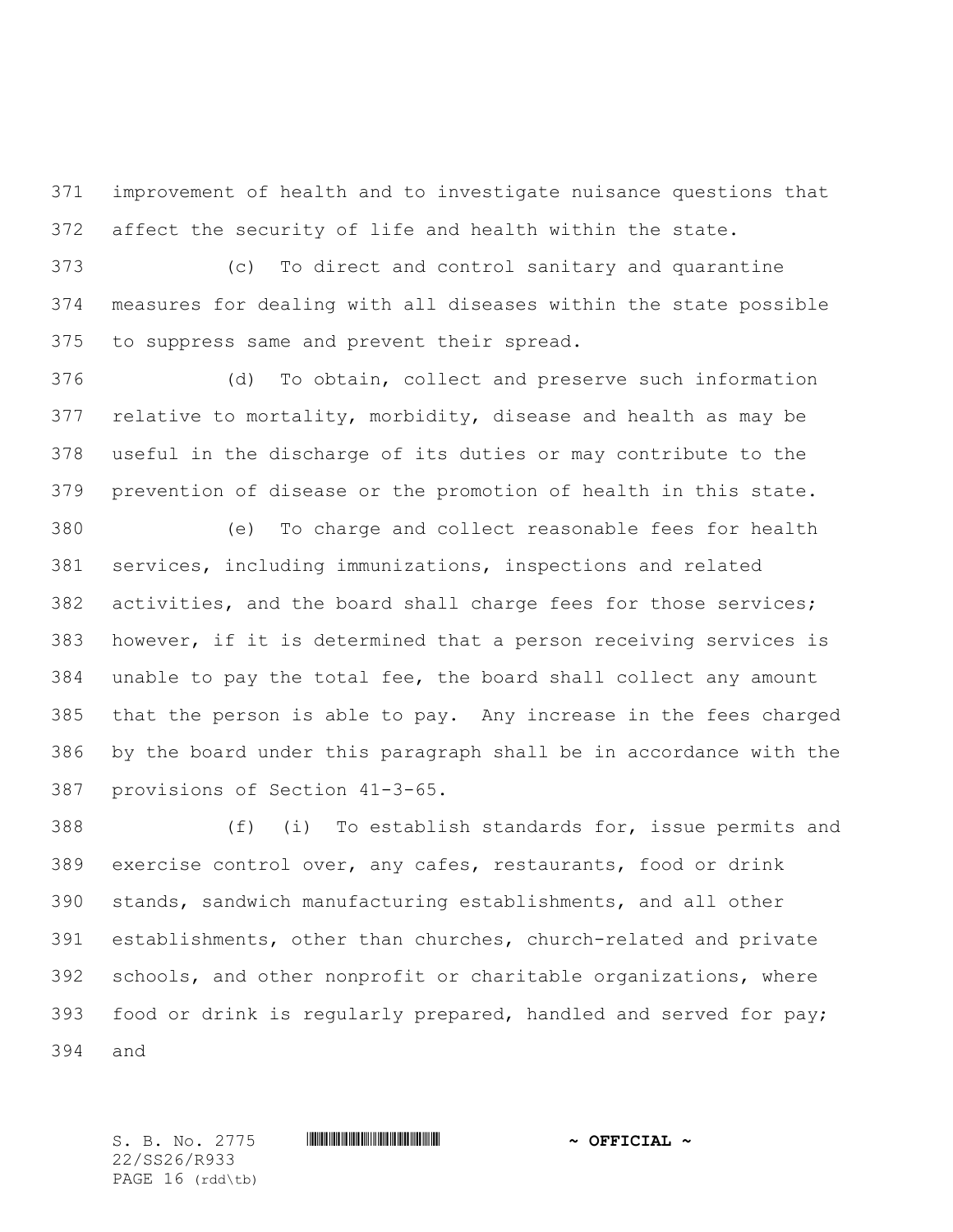(ii) To require that a permit be obtained from the Department of Health before those persons begin operation. If any such person fails to obtain the permit required in this subparagraph (ii), the State Board of Health, after due notice and opportunity for a hearing, may impose a monetary penalty not to exceed One Thousand Dollars (\$1,000.00) for each violation. However, the department is not authorized to impose a monetary penalty against any person whose gross annual prepared food sales are less than Five Thousand Dollars (\$5,000.00). Money collected by the board under this subparagraph (ii) shall be deposited to the credit of the State General Fund of the State Treasury.

 (g) To promulgate rules and regulations and exercise control over the production and sale of milk pursuant to the provisions of Sections 75-31-41 through 75-31-49.

 (h) On presentation of proper authority, to enter into and inspect any public place or building where the State Health Officer or his representative deems it necessary and proper to enter for the discovery and suppression of disease and for the enforcement of any health or sanitary laws and regulations in the state.

 (i) To conduct investigations, inquiries and hearings, and to issue subpoenas for the attendance of witnesses and the production of books and records at any hearing when authorized and required by statute to be conducted by the State Health Officer or the State Board of Health.

S. B. No. 2775 \*SS26/R933\* **~ OFFICIAL ~** 22/SS26/R933 PAGE 17 (rdd\tb)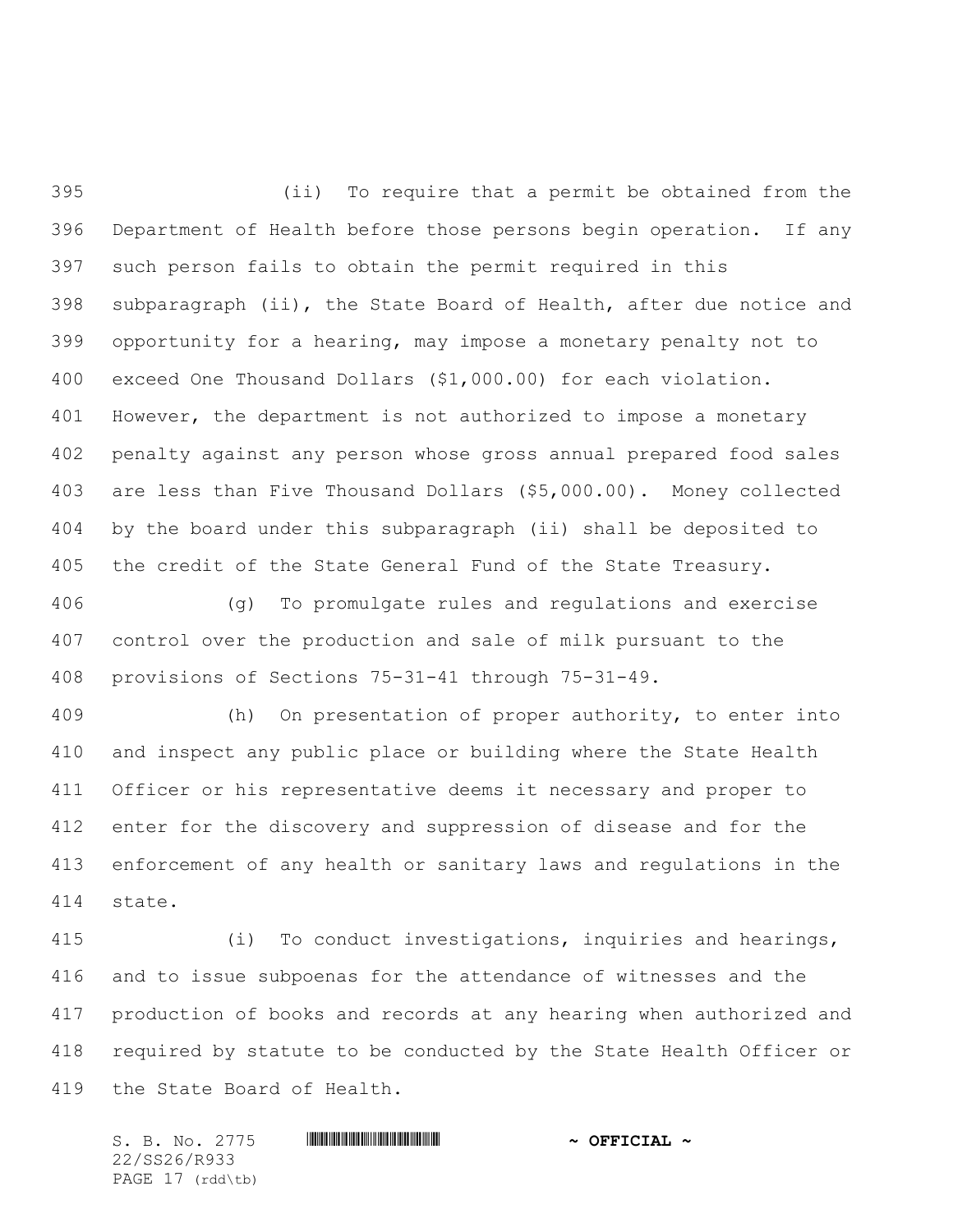(j) To promulgate rules and regulations, and to collect data and information, on (i) the delivery of services through the practice of telemedicine; and (ii) the use of electronic records for the delivery of telemedicine services.

 (k) To enforce and regulate domestic and imported fish as authorized under Section 69-7-601 et seq.

 (5) (a) The State Board of Health shall have the authority, in its discretion, to establish programs to promote the public health, to be administered by the State Department of Health. Specifically, those programs may include, but shall not be limited to, programs in the following areas:

(i) Maternal and child health;

432 (ii) Family planning;

(iii) Pediatric services;

434 (iv) Services to crippled and disabled children;

(v) Control of communicable and noncommunicable

disease;

| 437 | (vi) Chronic disease;                 |
|-----|---------------------------------------|
| 438 | (vii) Accidental deaths and injuries; |
| 439 | (viii) Child care licensure;          |
| 440 | (ix) Radiological health;             |
| 441 | Dental health;<br>(x)                 |
| 442 | (xi) Milk sanitation;                 |
| 443 | (xii) Occupational safety and health; |

S. B. No. 2775 **\*\*\* ASSECTED \*\*\* \*\*\* OFFICIAL ~\*** 22/SS26/R933 PAGE 18 (rdd\tb)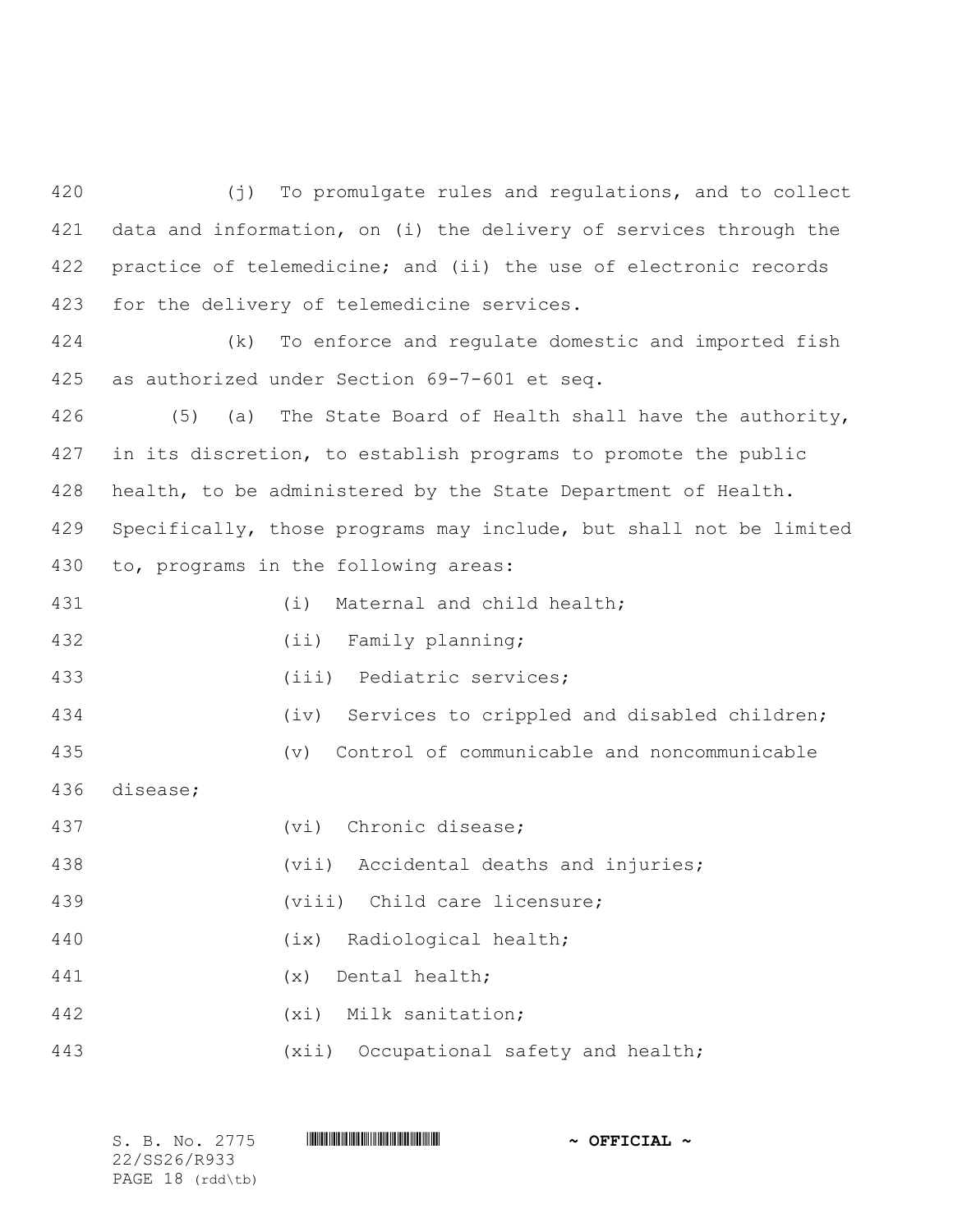(xiii) Food, vector control and general sanitation;

(xiv) Protection of drinking water;

 (xv) Sanitation in food handling establishments open to the public;

 (xvi) Registration of births and deaths and other vital events;

 (xvii) Such public health programs and services as may be assigned to the State Board of Health by the Legislature or by executive order; and

 (xviii) Regulation of domestic and imported fish for human consumption.

 (b) The State Board of Health and State Department of Health shall not be authorized to sell, transfer, alienate or otherwise dispose of any of the home health agencies owned and operated by the department on January 1, 1995, and shall not be authorized to sell, transfer, assign, alienate or otherwise dispose of the license of any of those home health agencies, except upon the specific authorization of the Legislature by an amendment to this section. However, this paragraph (b) shall not prevent the board or the department from closing or terminating the operation of any home health agency owned and operated by the department, or closing or terminating any office, branch office or clinic of any such home health agency, or otherwise discontinuing the providing of home health services through any such home health

22/SS26/R933 PAGE 19 (rdd\tb)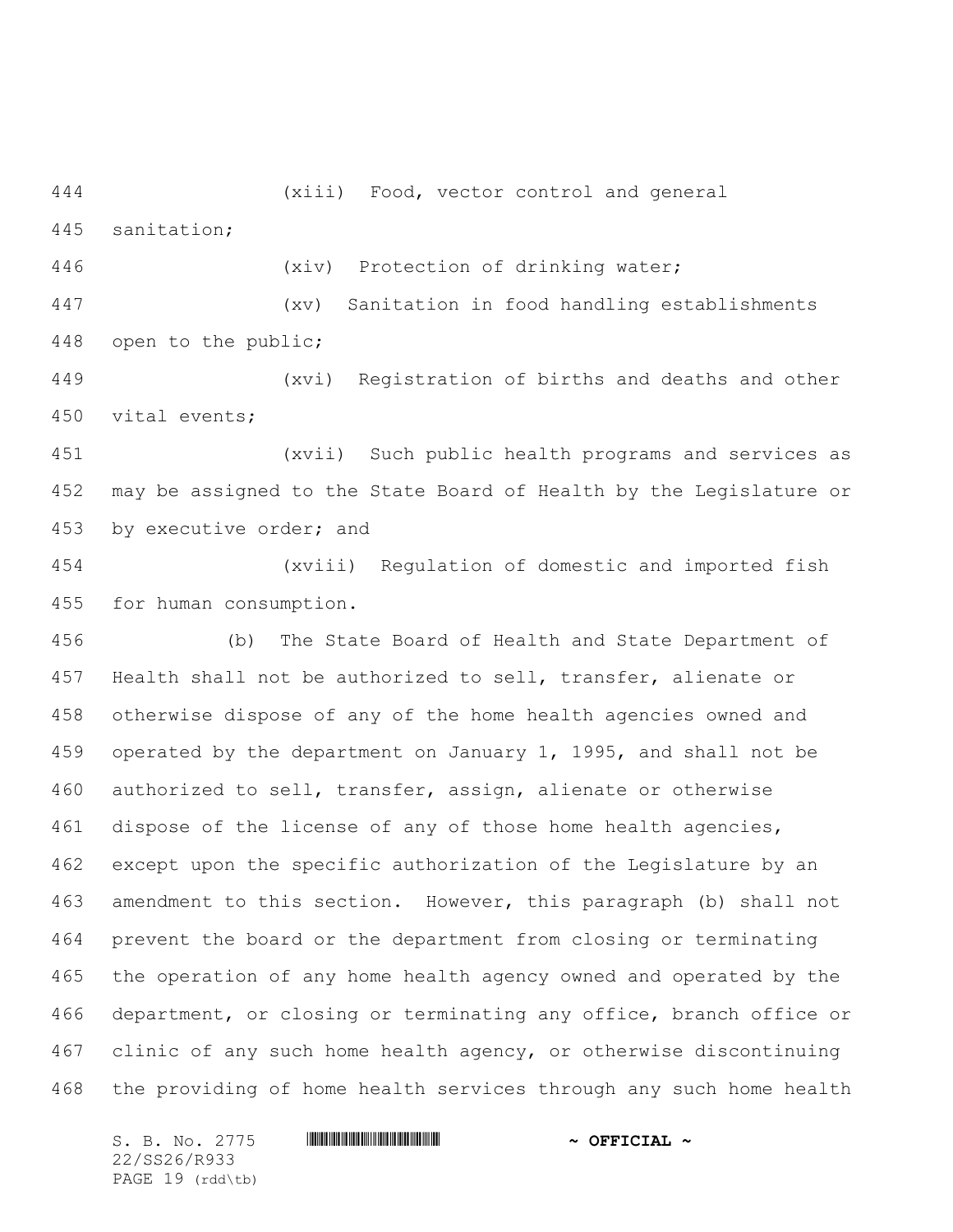agency, office, branch office or clinic, if the board first demonstrates that there are other providers of home health services in the area being served by the department's home health agency, office, branch office or clinic that will be able to provide adequate home health services to the residents of the area 474 if the department's home health agency, office, branch office or clinic is closed or otherwise discontinues the providing of home health services. This demonstration by the board that there are other providers of adequate home health services in the area shall be spread at length upon the minutes of the board at a regular or special meeting of the board at least thirty (30) days before a home health agency, office, branch office or clinic is proposed to be closed or otherwise discontinue the providing of home health services.

 (c) The State Department of Health may undertake such technical programs and activities as may be required for the support and operation of those programs, including maintaining physical, chemical, bacteriological and radiological laboratories, and may make such diagnostic tests for diseases and tests for the evaluation of health hazards as may be deemed necessary for the protection of the people of the state.

 (6) (a) The State Board of Health shall administer the local governments and rural water systems improvements loan program in accordance with the provisions of Section 41-3-16. (b) The State Board of Health shall have authority:

S. B. No. 2775 \*SS26/R933\* **~ OFFICIAL ~** 22/SS26/R933 PAGE 20 (rdd\tb)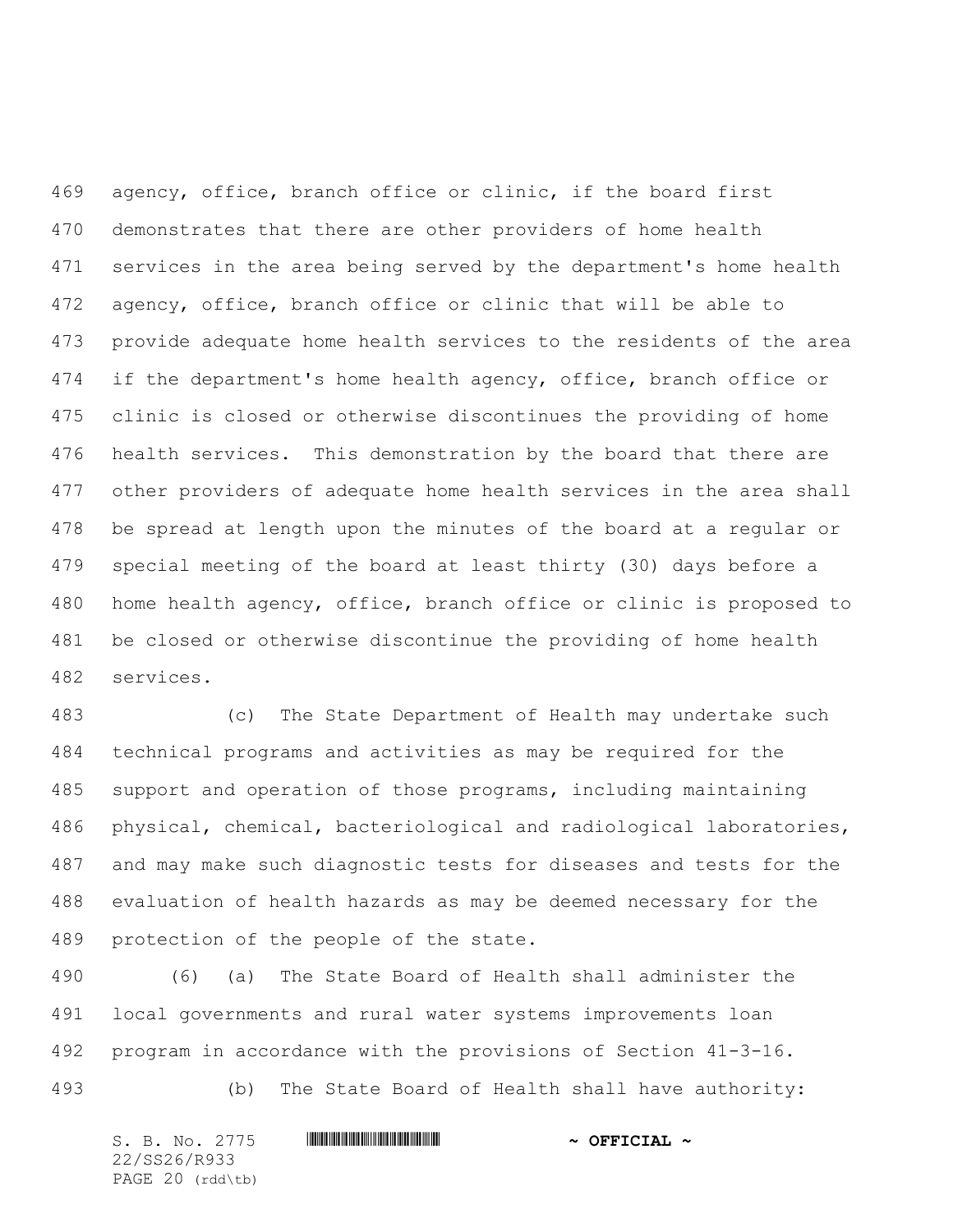(i) To enter into capitalization grant agreements with the United States Environmental Protection Agency, or any successor agency thereto;

 (ii) To accept capitalization grant awards made under the federal Safe Drinking Water Act, as amended;

 (iii) To provide annual reports and audits to the United States Environmental Protection Agency, as may be required by federal capitalization grant agreements; and

 (iv) To establish and collect fees to defray the reasonable costs of administering the revolving fund or emergency fund if the State Board of Health determines that those costs will exceed the limitations established in the federal Safe Drinking Water Act, as amended. The administration fees may be included in loan amounts to loan recipients for the purpose of facilitating payment to the board; however, those fees may not exceed five percent (5%) of the loan amount.

 (7) Notwithstanding any other provision to the contrary, the State Department of Health shall have the following specific powers: The department shall issue a license to Alexander Milne Home for Women, Inc., a 501(c)(3) nonprofit corporation, for the construction, conversion, expansion and operation of not more than forty-five (45) beds for developmentally disabled adults who have been displaced from New Orleans, Louisiana, with the beds to be located in a certified ICF-MR facility in the City of Laurel, Mississippi. There shall be no prohibition or restrictions on

S. B. No. 2775 \*SS26/R933\* **~ OFFICIAL ~** 22/SS26/R933 PAGE 21 (rdd\tb)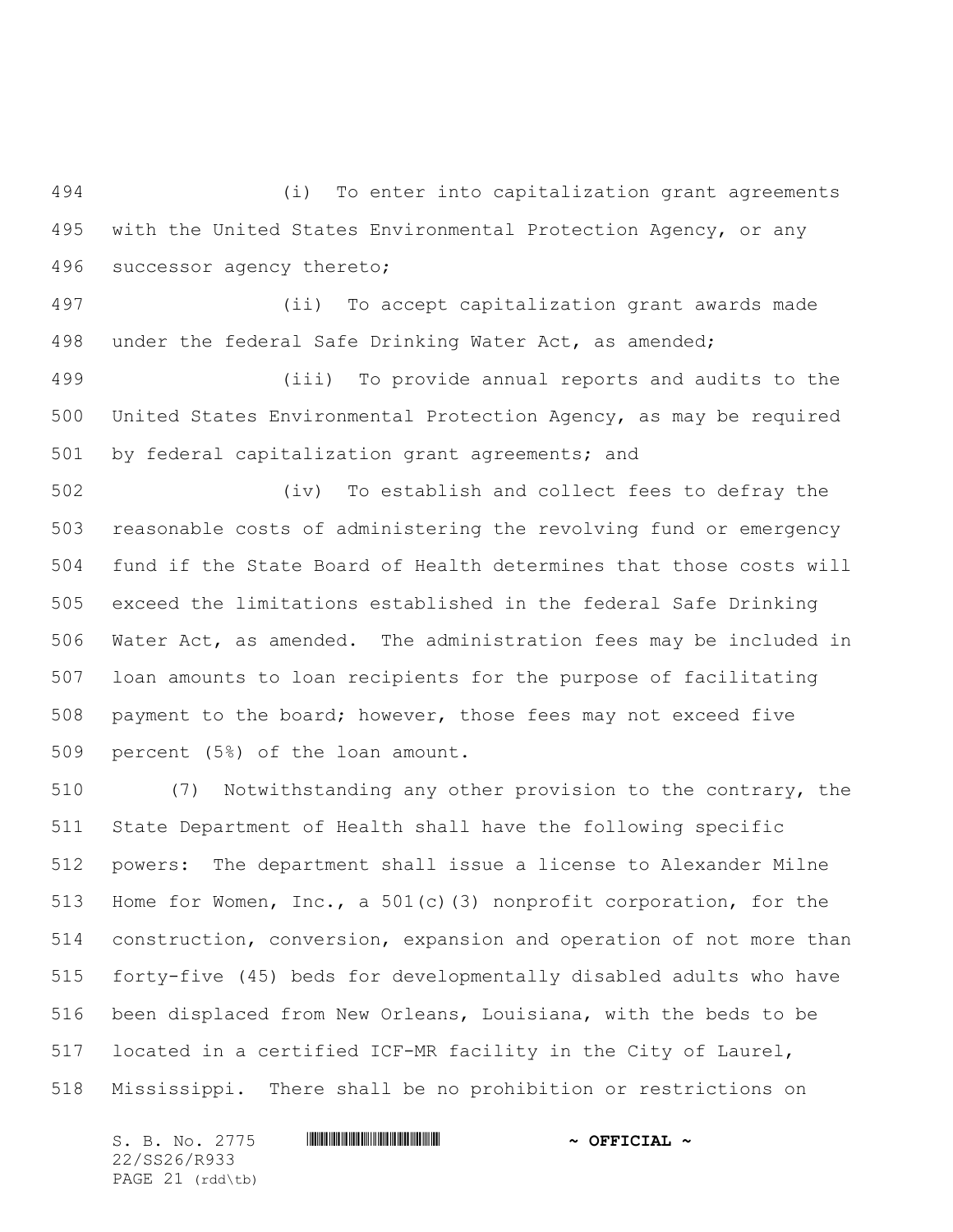participation in the Medicaid program for the person receiving the license under this subsection (7). The license described in this subsection shall expire five (5) years from the date of its issue. The license authorized by this subsection shall be issued upon the initial payment by the licensee of an application fee of Sixty-seven Thousand Dollars (\$67,000.00) and a monthly fee of Sixty-seven Thousand Dollars (\$67,000.00) after the issuance of the license, to be paid as long as the licensee continues to operate. The initial and monthly licensing fees shall be deposited by the State Department of Health into the special fund created under Section 41-7-188.

 (8) Notwithstanding any other provision to the contrary, the State Department of Health shall have the following specific powers: The State Department of Health is authorized to issue a license to an existing home health agency for the transfer of a county from that agency to another existing home health agency, and to charge a fee for reviewing and making a determination on the application for such transfer not to exceed one-half (1/2) of the authorized fee assessed for the original application for the home health agency, with the revenue to be deposited by the State Department of Health into the special fund created under Section 41-7-188.

 (9) Notwithstanding any other provision to the contrary, the State Department of Health shall have the following specific powers: For the period beginning July 1, 2010, through July 1,

S. B. No. 2775 \*SS26/R933\* **~ OFFICIAL ~** 22/SS26/R933 PAGE 22 (rdd\tb)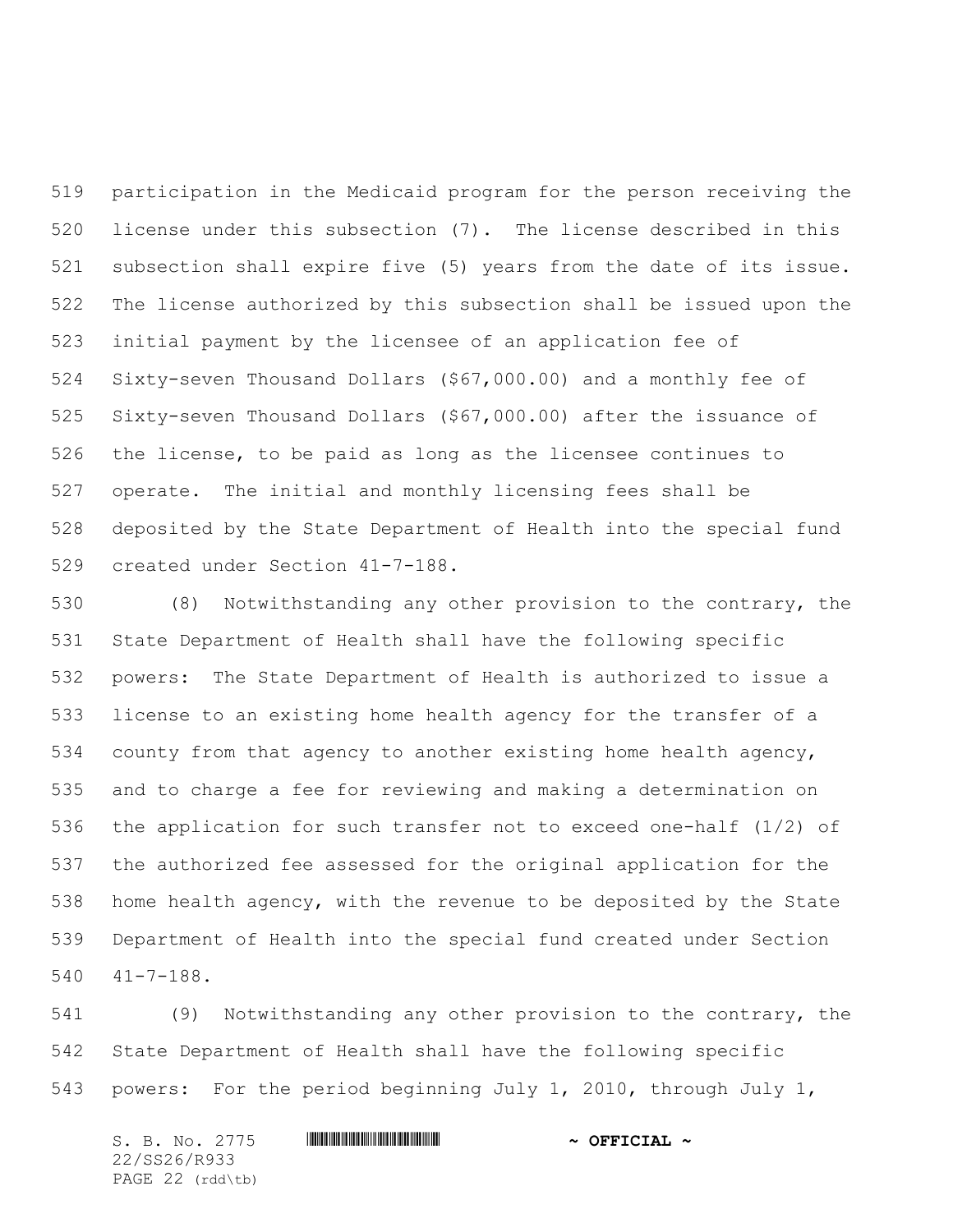2017, the State Department of Health is authorized and empowered to assess a fee in addition to the fee prescribed in Section 41-7-188 for reviewing applications for certificates of need in an amount not to exceed twenty-five one-hundredths of one percent (.25 of 1%) of the amount of a proposed capital expenditure, but shall be not less than Two Hundred Fifty Dollars (\$250.00) regardless of the amount of the proposed capital expenditure, and the maximum additional fee permitted shall not exceed Fifty Thousand Dollars (\$50,000.00). Provided that the total assessments of fees for certificate of need applications under Section 41-7-188 and this section shall not exceed the actual cost of operating the certificate of need program.

 (10) Notwithstanding any other provision to the contrary, the State Department of Health shall have the following specific powers: The State Department of Health is authorized to extend and renew any certificate of need that has expired, and to charge a fee for reviewing and making a determination on the application for such action not to exceed one-half (1/2) of the authorized fee assessed for the original application for the certificate of need, with the revenue to be deposited by the State Department of Health into the special fund created under Section 41-7-188.

 (11) Notwithstanding any other provision to the contrary, the State Department of Health shall have the following specific powers: The State Department of Health is authorized and empowered, to revoke, immediately, the license and require closure

S. B. No. 2775 \*SS26/R933\* **~ OFFICIAL ~** 22/SS26/R933 PAGE 23 (rdd\tb)